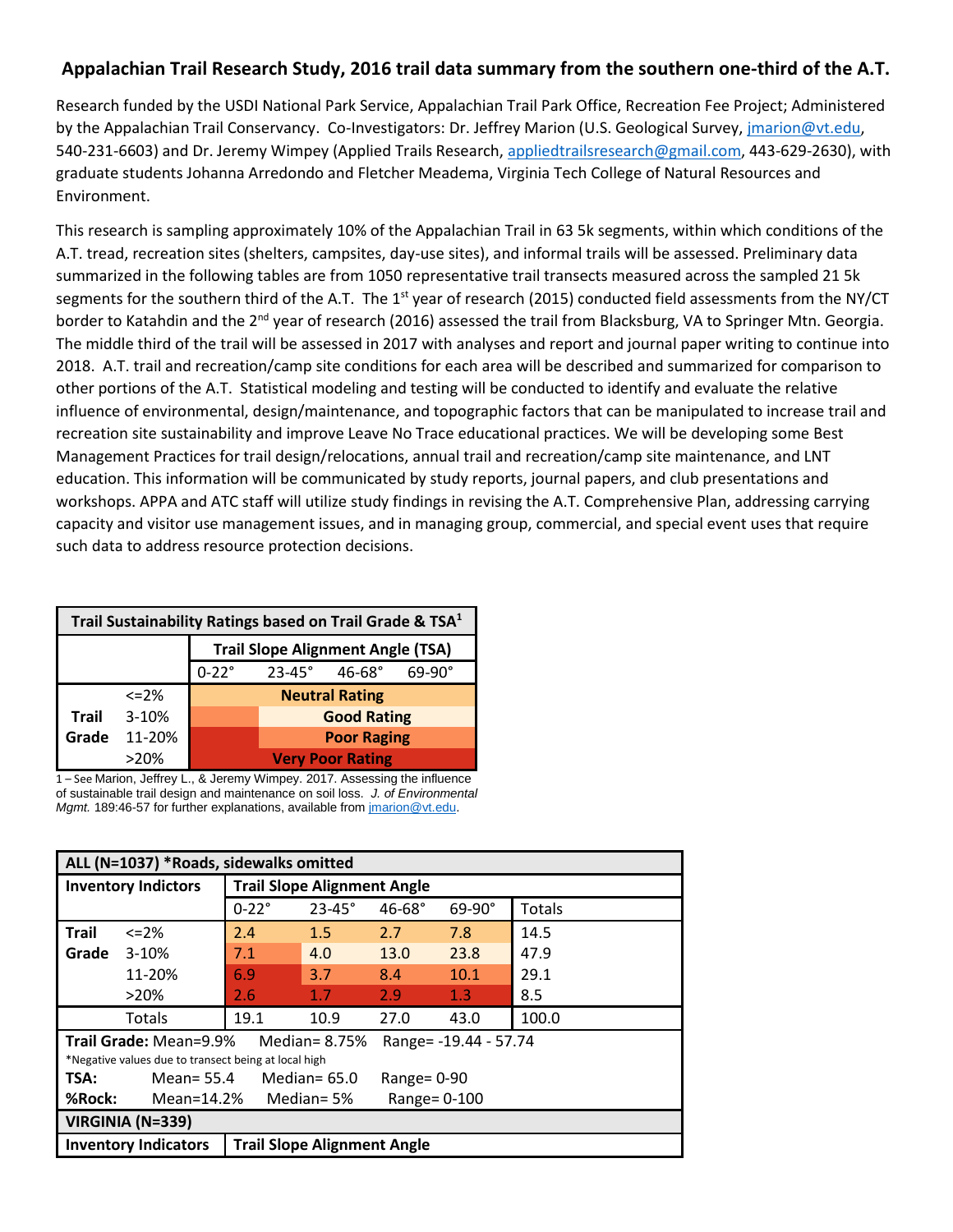|                |                               | $0 - 22°$                          | $23-45^\circ$            | 46-68°           | 69-90°               | <b>Totals</b> |
|----------------|-------------------------------|------------------------------------|--------------------------|------------------|----------------------|---------------|
| <b>Trail</b>   | $0 - 2%$                      | 1.2                                | 2.7                      | 2.7              | 8.6                  | 15.0          |
| Grade          | 3-10%                         | 4.4                                | 5.6                      | 17.7             | 27.1                 | 54.9          |
|                | 11-20%                        | 3.5                                | 2.9                      | 9.1              | 8.6                  | 24.2          |
|                | >20%                          | 2.4                                | 2.1                      | 1.2              | 0.3                  | 5.9           |
|                | <b>Totals</b>                 | 11.5                               | 13.3                     | 30.7             | 44.5                 | 100.0         |
|                | Trail Grade: Mean= 8.9%       |                                    | Median= 7.0%             |                  | Range= -1.8-28.7%    |               |
| TSA:           | Mean= 59.7                    |                                    | Median= 66               | Range= $0-90$    |                      |               |
| %Rock:         | Mean=14.7%                    |                                    | Median=5%                | Range= 0-100     |                      |               |
|                | <b>NORTH CAROLINA (N=298)</b> |                                    |                          |                  |                      |               |
|                | <b>Inventory Indicators</b>   | <b>Trail Slope Alignment Angle</b> |                          |                  |                      |               |
|                |                               | $0-22^\circ$                       | $23-45^\circ$            | 46-68°           | 69-90°               | Totals        |
| <b>Trail</b>   | $0 - 2%$                      | 2.0                                | 0.3                      | 1.3              | 4.4                  | 8.1           |
| Grade          | 3-10%                         | 6.7                                | 2.7                      | 13.4             | 25.8                 | 48.7          |
|                | 11-20%                        | 7.4                                | 3.0                      | 7.7 <sub>2</sub> | 15.8                 | 33.9          |
|                | >20%                          | 3.0                                | 1.0                      | 3.0              | 2.3                  | 9.4           |
|                | Totals                        | 19.1                               | 7.0                      | 25.5             | 48.3                 | 100.0         |
|                | Trail Grade: Mean= 11.0%      |                                    | Median= 10.5%            |                  | Range= -19.44-48.77% |               |
| TSA:           | Mean= 57.5                    |                                    | Median=68                |                  | Range= 0-90          |               |
| %Rock:         | Mean= 13.1%                   |                                    | Median=0%                |                  | Range= 0-100%        |               |
|                | TENNESEE (N=251)              |                                    |                          |                  |                      |               |
|                | <b>Inventory Indicators</b>   | <b>Trail Slope Alignment Angle</b> |                          |                  |                      |               |
|                |                               |                                    |                          |                  |                      |               |
|                |                               | $0-22^\circ$                       | $23-45^\circ$            | 46-68°           | 69-90°               | Totals        |
| <b>Trail</b>   | $0 - 2%$                      | 2.8                                | 1.6                      | 3.2              | 12.0                 | 19.5          |
| Grade          | 3-10%                         | 12.0                               | 2.8                      | 6.8              | 20.7                 | 42.2          |
|                | 11-20%                        | 9.2                                | 4.0                      | 8.0              | 8.8                  | 29.9          |
|                | >20%                          | 2.0                                | 1.2                      | 3.6              | 1.6                  | 8.4           |
|                | Totals                        | 25.9                               | 9.6                      | 21.5             | 43.0                 | 100.0         |
|                | Trail Grade: Mean= 9.8%       |                                    | Median= 8.8%             |                  | Range= -15.8-57.7%   |               |
| TSA:           | Mean= 51.8                    |                                    | Median= 63               | Range= 0-90      |                      |               |
| %Rock:         | Mean= 16.8%                   |                                    | Median=5%                |                  | Range= 0-85%         |               |
|                | <b>GEORGIA (N=149)</b>        |                                    |                          |                  |                      |               |
|                | <b>Inventory Indicators</b>   | <b>Trail Slope Alignment Angle</b> |                          |                  |                      |               |
|                |                               | $0-22^\circ$                       | $23-45^\circ$            | 46-68°           | 69-90°               | <b>Totals</b> |
| <b>Trail</b>   | $0 - 2%$                      | 5.4                                | 1.3                      | 4.7              | 6.0                  | 17.4          |
| Grade          | 3-10%                         | 6.0                                | 4.7                      | 12.1             | 17.4                 | 40.3          |
|                | 11-20%                        | 10.1                               | 6.0                      | 8.7              | 4.7                  | 29.5          |
|                | >20%                          | 3.4                                | 3.4                      | 5.4              | 0.7                  | 12.8          |
|                | <b>Totals</b>                 | 24.8                               | 15.4                     | 30.9             | 28.9                 | 100.0         |
|                | Trail Grade: Mean= 10.2%      |                                    | Median= 8.8%             |                  | Range= -15.8 - 40.4% |               |
| TSA:<br>%Rock: | Mean= 47.4<br>Mean= 12.0%     |                                    | Median= 57<br>Median= 5% | Range= 0-90      | Range= 0-70%         |               |

Table x. Cross Tabulation of trail grade and trail slope alignment inventory indicators. Roads and sidewalks omitted (N=13).

| RATC (Roanoke Appalachian Trail Club) (N=150)                     |                  |                   |             |               |        |  |  |  |  |  |
|-------------------------------------------------------------------|------------------|-------------------|-------------|---------------|--------|--|--|--|--|--|
| <b>Trail Slope Alignment Angle</b><br><b>Inventory Indicators</b> |                  |                   |             |               |        |  |  |  |  |  |
|                                                                   | $0 - 22^{\circ}$ | $23 - 45^{\circ}$ | $46 - 68$ ° | $69-90^\circ$ | Totals |  |  |  |  |  |
| Trail<br>$0 - 2%$                                                 | 0.0              | 2.7               | 2.0         | 11.3          | 16.0   |  |  |  |  |  |
| Grade<br>$3-10%$                                                  | 2.0              | 4.7               | 18.7        | 31.3          | 56.7   |  |  |  |  |  |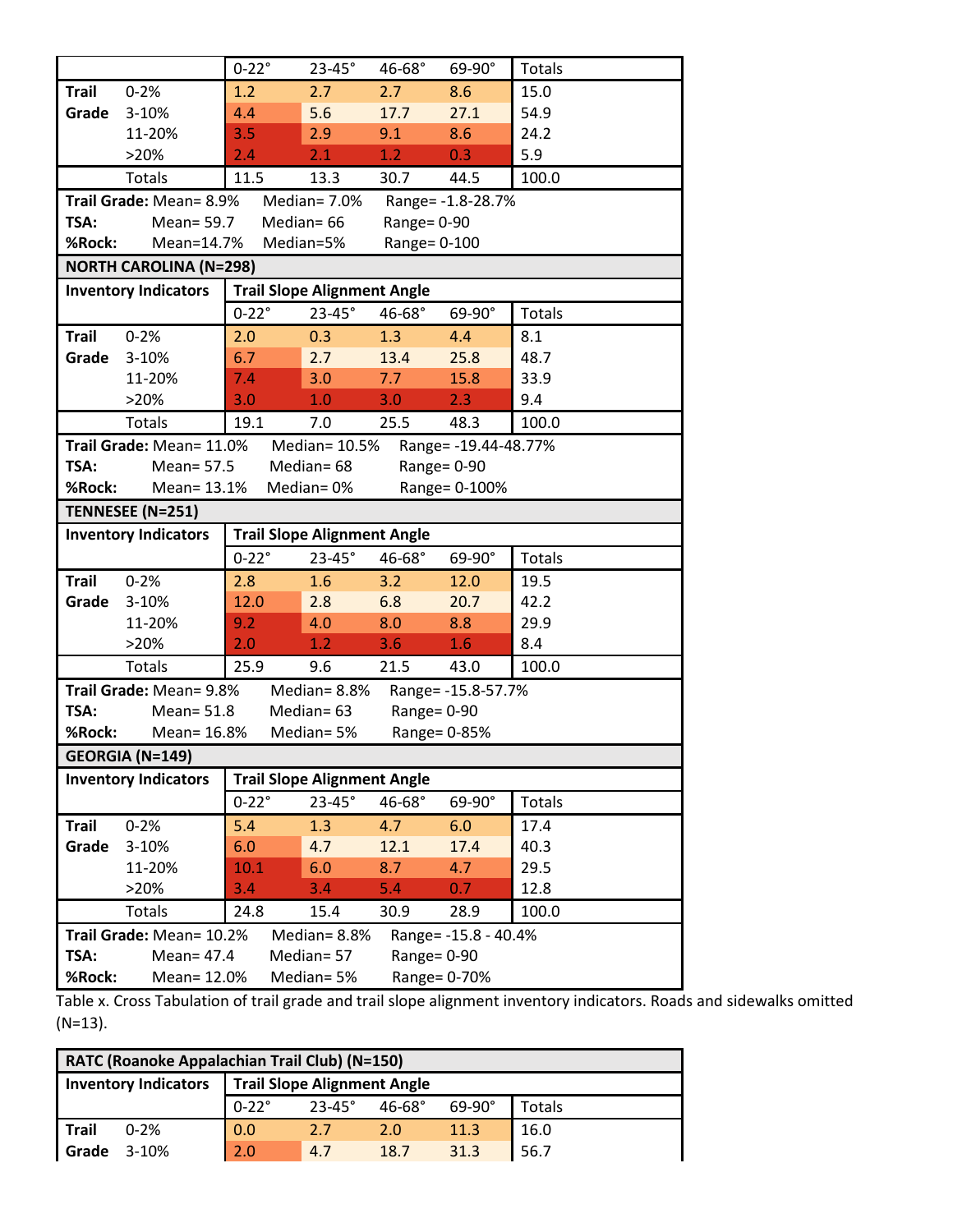|              | 11-20%                                                            | 2.0                                | 2.0                                | 9.3              | 8.7    | 22.0          |
|--------------|-------------------------------------------------------------------|------------------------------------|------------------------------------|------------------|--------|---------------|
|              | >20%                                                              | 2.0                                | 0.7                                | 2.0              | 0.7    | 5.3           |
|              | <b>Totals</b>                                                     | 6.0                                | 10.0                               | 32.0             | 52.0   | 100.0         |
|              | Trail Grade: Mean=8.6                                             | Median=7.0                         |                                    | Range= -1.8-28.7 |        |               |
| TSA:         | $Mean=65.6$                                                       | Median=70.5                        |                                    | Range= 0-90      |        |               |
| %Rock:       | $Mean=22.7$                                                       | Median=12.5                        |                                    | Range= 0-95      |        |               |
|              | <b>OCVT (Outdoor Club at Virginia Tech) (N=50)</b>                |                                    |                                    |                  |        |               |
|              | <b>Inventory Indicators</b>                                       | <b>Trail Slope Alignment Angle</b> |                                    |                  |        |               |
|              |                                                                   | $0-22^\circ$                       | $23-45^\circ$                      | 46-68°           | 69-90° | <b>Totals</b> |
| <b>Trail</b> | $0 - 2%$                                                          | 4.0                                | 0.0                                | 0.0              | 18.0   | 22.0          |
| Grade        | 3-10%                                                             | 8.0                                | 10.0                               | 12.0             | 20.0   | 50.0          |
|              | 11-20%                                                            | 10.0                               | 4.0                                | 6.0              | 2.0    | 22.0          |
|              | >20%                                                              | 0.0                                | 6.0                                | 0.0              | 0.0    | 6.0           |
|              | Totals                                                            | 22.0                               | 20.0                               | 18.0             | 40.0   | 100.0         |
|              | Trail Grade: Mean= 8.0 Median=7.0                                 |                                    |                                    | Range= -1.8-28.7 |        |               |
| TSA:         |                                                                   | Mean=49.8 Median=54.5 Range= 0-88  |                                    |                  |        |               |
| %Rock:       | $Mean=2.6$                                                        | Median=0                           |                                    | Range= 0-50      |        |               |
|              | PATH (Piedmont Appalachian Trail Hikers) (N=43)                   |                                    |                                    |                  |        |               |
|              | <b>Inventory Indicators</b>                                       |                                    | <b>Trail Slope Alignment Angle</b> |                  |        |               |
|              |                                                                   | $0 - 22^{\circ}$                   | $23-45^\circ$                      | 46-68°           | 69-90° | <b>Totals</b> |
| <b>Trail</b> | $0 - 2%$                                                          | 2.3                                | 7.0                                | 4.7              | 2.3    | 16.3          |
| Grade        | 3-10%                                                             | 7.0                                | 7.0                                | 27.9             | 20.9   | 62.8          |
|              | 11-20%                                                            | 2.3                                | 4.7                                | 9.3              | 2.3    | 18.6          |
|              | >20%                                                              | 2.3                                | 0.0                                | 0.0              | 0.0    | 2.3           |
|              | Totals                                                            | 14.0                               | 18.6                               | 41.9             | 25.6   | 100.0         |
|              |                                                                   |                                    |                                    |                  |        |               |
|              | Trail Grade: Mean= 8.0 Median=7.0                                 |                                    |                                    | Range= 1.8-23.1  |        |               |
| TSA:         |                                                                   | Mean=53.5 Median=59                |                                    | Range= 0-90      |        |               |
| %Rock:       | $Mean=1.7$                                                        | Median=0                           |                                    | Range= 0-50      |        |               |
|              | <b>MRATC (Mount Rodgers Appalachian Trail Club) (N=96)</b>        |                                    |                                    |                  |        |               |
|              | <b>Inventory Indicators</b>                                       |                                    | <b>Trail Slope Alignment Angle</b> |                  |        |               |
|              |                                                                   | $0-22^\circ$                       | $23 - 45^{\circ}$                  | 46-68°           | 69-90° | <b>Totals</b> |
| Trail        | $0 - 2%$                                                          | 1.0                                | 2.1                                | 4.2              | 2.1    | 9.4           |
| Grade        | 3-10%                                                             | 5.2                                | 4.2                                | 14.6             | 27.1   | 51.0          |
|              | 11-20%                                                            | 3.1                                | 3.1                                | 10.4             | 14.6   | 31.3          |
|              | >20%                                                              | 4.2                                | 3.1                                | 1.0              | 0.0    | 8.3           |
|              | <b>Totals</b>                                                     | 13.5                               | 12.5                               | 30.2             | 43.8   | 100.0         |
|              | Trail Grade: Mean=10.4                                            | Median=9.6                         |                                    | Range= 1.75-26.8 |        |               |
| TSA:         | Mean=58.3                                                         | Median=66.5                        |                                    | Range=0-90       |        |               |
| %Rock:       | $Mean=12.8$                                                       | Median=5                           |                                    | Range=0-100      |        |               |
|              | <b>TEHCC (Tennessee Eastman Hiking and Canoeing Club) (N=199)</b> |                                    |                                    |                  |        |               |
|              | <b>Inventory Indictors</b>                                        |                                    | <b>Trail Slope Alignment Angle</b> |                  |        |               |
|              |                                                                   | $0 - 22°$                          | $23-45^\circ$                      | 46-68°           | 69-90° | <b>Totals</b> |
| <b>Trail</b> | $0 - 2%$                                                          | 2.5                                | 0.5                                | 4.0              | 12.6   | 19.6          |
| Grade        | 3-10%                                                             | 8.0                                | 3.0                                | 7.0              | 23.1   | 41.2          |
|              | 11-20%                                                            | 9.5                                | 3.5                                | 6.5              | 9.0    | 28.6          |
|              | >20%                                                              | 2.5                                | 1.5                                | 4.5              | 2.0    | 10.6          |
|              | <b>Totals</b>                                                     | 22.6                               | 8.5                                | 22.1             | 46.7   | 100.0         |
|              | Trail Grade: Mean=10.4                                            | Median=8.8                         |                                    | Range= -7.0-57.7 |        |               |
| TSA:         | Mean=54.6                                                         | Median=66                          |                                    | Range= 0-90      |        |               |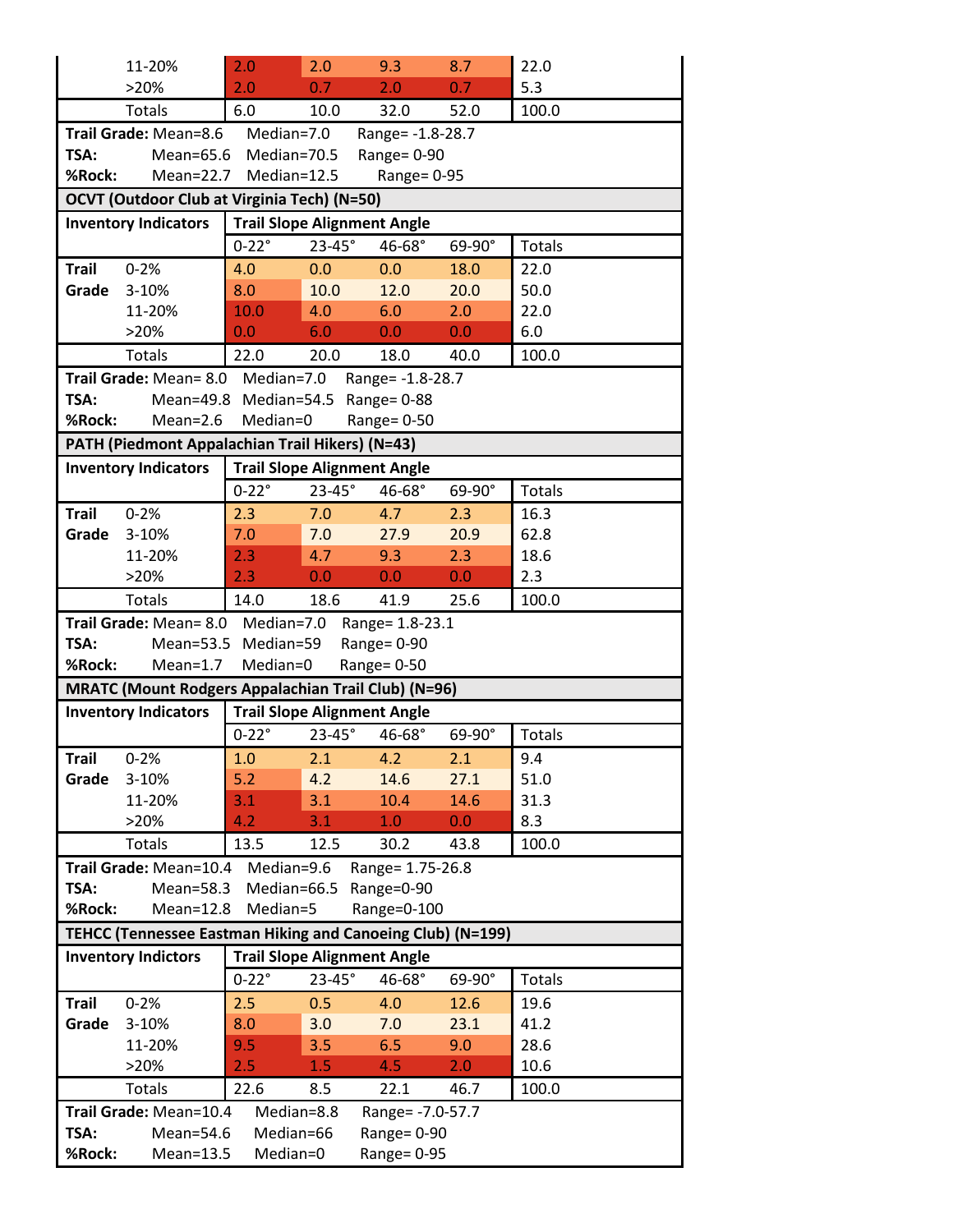| <b>CMC (Carolina Mountain Club) (N=150)</b> |                                                       |                                    |               |                                 |                  |               |  |  |  |  |
|---------------------------------------------|-------------------------------------------------------|------------------------------------|---------------|---------------------------------|------------------|---------------|--|--|--|--|
|                                             | <b>Inventory Indictors</b>                            | <b>Trail Slope Alignment Angle</b> |               |                                 |                  |               |  |  |  |  |
|                                             |                                                       | $0-22^\circ$                       | $23-45^\circ$ | 46-68°                          | 69-90°           | Totals        |  |  |  |  |
| <b>Trail</b>                                | $0 - 2%$                                              | 0.0                                | 1.3           | 1.3                             | 4.0              | 6.7           |  |  |  |  |
| Grade                                       | 3-10%                                                 | 9.3                                | 1.3           | 8.7                             | 24.0             | 43.3          |  |  |  |  |
|                                             | 11-20%                                                | 8.7                                | 4.0           | 12.7                            | 14.7             | 40.0          |  |  |  |  |
|                                             | >20%                                                  | 2.0                                | 1.3           | 4.7                             | 2.0              | 10.0          |  |  |  |  |
|                                             | Totals                                                | 20.0                               | 8.0           | 27.3                            | 44.7             | 100.0         |  |  |  |  |
|                                             | Trail Grade: Mean= 11.5                               |                                    |               | Median=11.4 Range= -19.4 - 32.5 |                  |               |  |  |  |  |
| TSA:                                        | Mean=55.0                                             | Median=64                          |               | Range= 0-90                     |                  |               |  |  |  |  |
| %Rock:                                      | $Mean=11.8$                                           | Median=0                           |               | Range= 0-100                    |                  |               |  |  |  |  |
|                                             | <b>SMHC (Smoky Mountain Hiking Club) (N=100)</b>      |                                    |               |                                 |                  |               |  |  |  |  |
|                                             | <b>Inventory Indictors</b>                            | <b>Trail Slope Alignment Angle</b> |               |                                 |                  |               |  |  |  |  |
|                                             |                                                       | $0-22^\circ$                       | $23-45^\circ$ | 46-68°                          | 69-90°           | <b>Totals</b> |  |  |  |  |
| <b>Trail</b>                                | $0 - 2%$                                              | 4.0                                | 2.0           | 1.0                             | 6.0              | 13.0          |  |  |  |  |
| Grade                                       | 3-10%                                                 | 10.0                               | 4.0           | 16.0                            | 22.0             | 52.0          |  |  |  |  |
|                                             | 11-20%                                                | 5.0                                | 4.0           | 7.0                             | 13.0             | 29.0          |  |  |  |  |
|                                             | >20%                                                  | $\overline{1.0}$                   | 1.0           | 1.0                             | 3.0              | 6.0           |  |  |  |  |
|                                             | <b>Totals</b>                                         | 20.0                               | 11.0          | 25.0                            | 44.0             | 100.0         |  |  |  |  |
|                                             | Trail Grade: Mean= 8.9                                | Median=8.8                         |               | Range= -15.8 - 34.4             |                  |               |  |  |  |  |
| TSA:                                        | $Mean = 55.3$                                         | Median=67                          |               | Range= 0-90                     |                  |               |  |  |  |  |
| %Rock:                                      | $Mean=27.4$                                           | Median=17.5                        |               | Range= 0-100                    |                  |               |  |  |  |  |
|                                             | NHC (Nantahala Hiking Club) (N=100)                   |                                    |               |                                 |                  |               |  |  |  |  |
|                                             | <b>Inventory Indictors</b>                            | <b>Trail Slope Alignment Angle</b> |               |                                 |                  |               |  |  |  |  |
|                                             |                                                       | $0-22^\circ$                       | $23-45^\circ$ | 46-68°                          | 69-90°           | Totals        |  |  |  |  |
| <b>Trail</b>                                | $0 - 2%$                                              | 4.0                                | 0.0           | 1.0                             | 6.0              | 11.0          |  |  |  |  |
|                                             |                                                       |                                    | 3.0           |                                 |                  |               |  |  |  |  |
| Grade                                       | 3-10%                                                 | 10.0                               |               | 14.0                            | 25.0             | 52.0          |  |  |  |  |
|                                             | 11-20%                                                | 8.0                                | 2.0           | 4.0                             | 16.0             | 30.0          |  |  |  |  |
|                                             | >20%                                                  | 5.0                                | 0.0           | 1.0                             | 1.0              | 7.0           |  |  |  |  |
|                                             | Totals                                                | 27.0                               | 5.0           | 20.0                            | 48.0             | 100.0         |  |  |  |  |
|                                             | Trail Grade: Mean= 10.4 Median=10.5                   |                                    |               | Range= -5.2 - 48.8              |                  |               |  |  |  |  |
| TSA:                                        | Mean=55.0                                             | Median=67.5                        |               | Range= $0-90$                   |                  |               |  |  |  |  |
| %Rock:                                      | Mean=9.1                                              | Median=0                           |               | Range= 0-75                     |                  |               |  |  |  |  |
|                                             | <b>GAHC (Georgia Appalachian Hiking Club) (N=149)</b> |                                    |               |                                 |                  |               |  |  |  |  |
|                                             | <b>Inventory Indictors</b>                            | <b>Trail Slope Alignment Angle</b> |               |                                 |                  |               |  |  |  |  |
|                                             |                                                       | $0-22^\circ$                       | $23-45^\circ$ | 46-68°                          | 69-90°           | <b>Totals</b> |  |  |  |  |
| <b>Trail</b>                                | $0 - 2%$                                              | 5.4                                | 1.3           | 4.7                             | 6.0              | 17.4          |  |  |  |  |
| Grade                                       | 3-10%                                                 | 6.0                                | 4.7           | 12.1                            | 17.4             | 40.3          |  |  |  |  |
|                                             | 11-20%                                                | 10.1                               | 6.0           | 8.7                             | 4.7              | 29.5          |  |  |  |  |
|                                             | >20%                                                  | 3.4                                | 3.4           | 5.4                             | 0.7 <sub>z</sub> | 12.8          |  |  |  |  |
|                                             | <b>Totals</b>                                         | 24.8                               | 15.4          | 30.9                            | 28.9             | 100.0         |  |  |  |  |
|                                             | Trail Grade: Mean= 10.2                               | Median=8.8                         |               | Range= -15.8 - 40.4             |                  |               |  |  |  |  |
| TSA:                                        | $Mean=47.4$                                           | Median=57                          |               | Range=0-90<br>Range=0-70        |                  |               |  |  |  |  |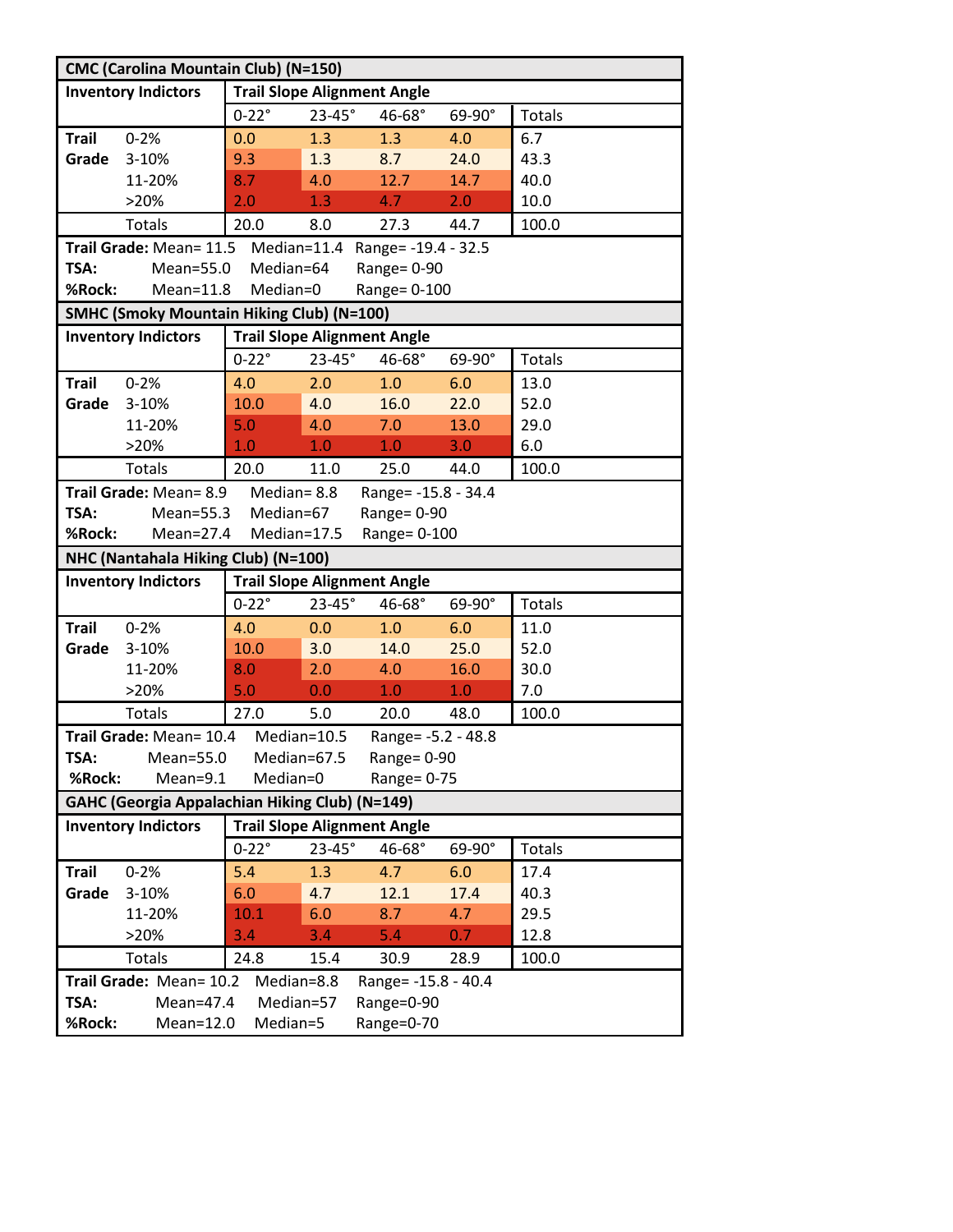| <b>Trail Sustainability Ratings</b> |              |       |                |             |                  |
|-------------------------------------|--------------|-------|----------------|-------------|------------------|
|                                     |              | Good  | <b>Neutral</b> | <b>Poor</b> | <b>Very Poor</b> |
|                                     |              |       |                |             |                  |
|                                     | ALL          | 40.8% | 14.5%          | 29.3%       | 15.4%            |
| State                               | VA           | 50.5  | 15             | 25          | 9.5              |
|                                     | <b>NC</b>    | 42    | 8.1            | 33.2        | 16.7             |
|                                     | ΤN           | 30.2  | 19.5           | 32.8        | 17.6             |
|                                     | GА           | 34.3  | 17.4           | 25.4        | 23               |
| Club                                | <b>RATC</b>  | 54.7  | 16             | 22          | 7.3              |
|                                     | <b>OCVT</b>  | 42    | 22             | 20          | 16               |
|                                     | <b>PATH</b>  | 55.8  | 16.3           | 23.3        | 4.6              |
|                                     | <b>MRATC</b> | 45.8  | 9.4            | 33.4        | 11.4             |
|                                     | <b>TEHCC</b> | 33.2  | 19.6           | 27.1        | 20.1             |
|                                     | <b>CMC</b>   | 34    | 6.7            | 40.6        | 18.7             |
|                                     | <b>SMHC</b>  | 42    | 13             | 34          | 11               |
|                                     | <b>NHC</b>   | 42    | 11             | 32          | 15               |
|                                     | <b>GAHC</b>  | 34.3  | 17.4           | 25.4        | 22.9             |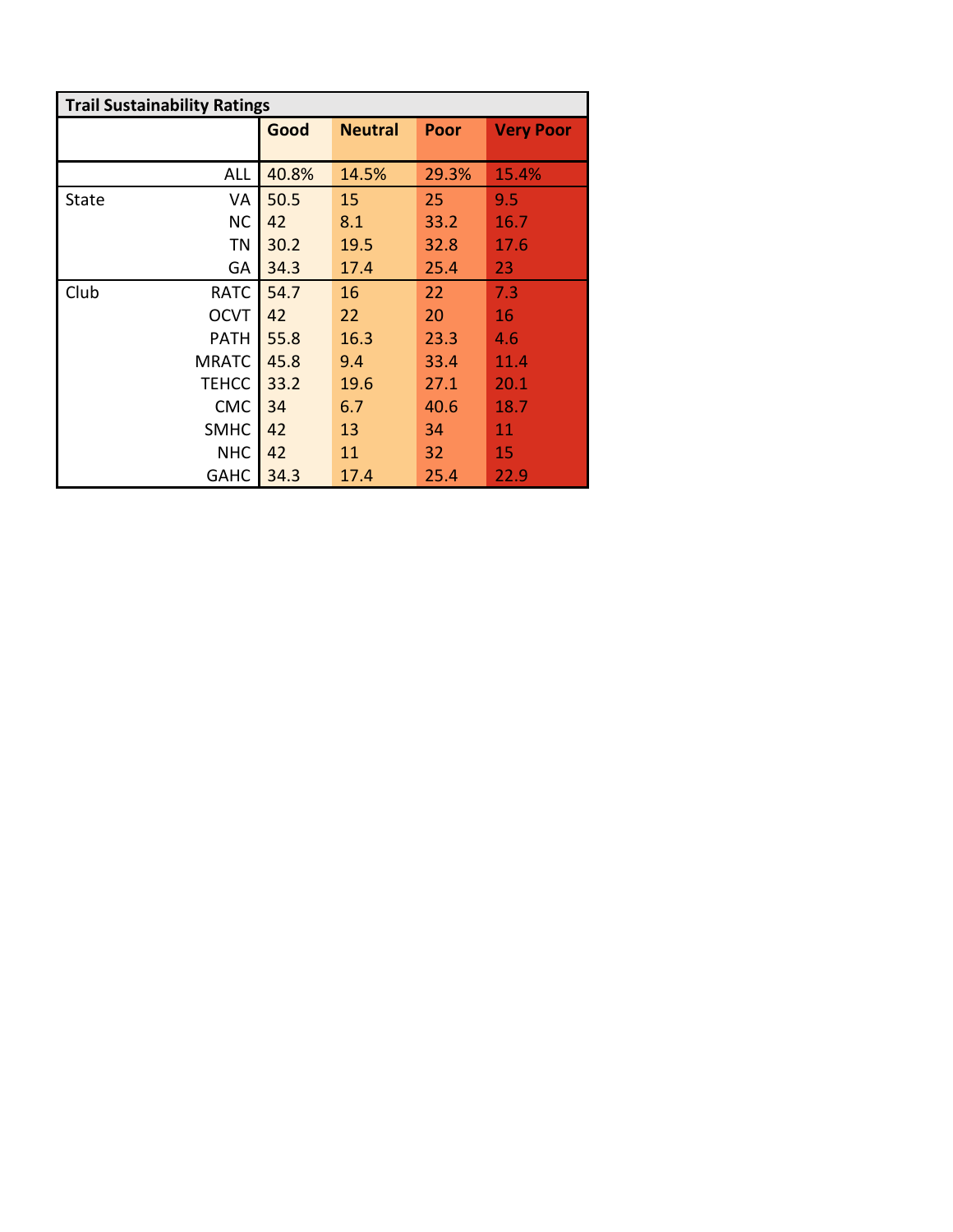|                                                   | <b>ALL</b>  |           |                 | <b>VA</b>        |                         | <b>NC</b>        |              | <b>TN</b>        |                  | GA                |
|---------------------------------------------------|-------------|-----------|-----------------|------------------|-------------------------|------------------|--------------|------------------|------------------|-------------------|
| Indicator                                         | N           | Percent   | N               | $\%$             | N                       | %                | N            | %                | N                | %                 |
| <b>Trail Width</b><br>(in)                        |             |           |                 |                  |                         |                  |              |                  |                  |                   |
| $0 - 6$                                           | $\pmb{0}$   | $\pmb{0}$ | $\bf{0}$        | $\pmb{0}$        | $\pmb{0}$               | $\pmb{0}$        | $\pmb{0}$    | $\pmb{0}$        | $\pmb{0}$        | $\pmb{0}$         |
| $6.01 - 12$                                       | 12          | 1.2       | $\mathbf{1}$    | 0.3              | 8                       | 2.7              | 3            | 1.2              | $\mathbf 0$      | $\pmb{0}$         |
| 12.01-18                                          | 282         | 27.4      | 80              | 23.8             | 93                      | 31.5             | 94           | 37.9             | 15               | 10.1              |
| 18.01-24                                          | 430         | 41.8      | 124             | 36.9             | 140                     | 47.5             | 85           | 34.3             | 81               | 54.4              |
| 24.01-30                                          | 174         | 16.9      | 71              | 21.1             | 43                      | 14.6             | 28           | 11.3             | 32               | 21.5              |
| 30.01-36                                          | 54          | 5.3       | 25              | 7.4              | 6                       | 2.0              | 10           | 4.0              | 13               | 8.7               |
| 36.01-42                                          | 33          | 3.2       | 18              | 5.4              | 3                       | 1.0              | 10           | 4.0              | $\overline{2}$   | 1.3               |
| 42.01-48                                          | 18          | 1.8       | $\overline{7}$  | 2.1              | $\pmb{0}$               | 0                | 8            | 3.2              | 3                | 2.0               |
| $>48$                                             | 25          | 2.4       | 10              | 3.0              | 2                       | 0.7              | 10           | 4.0              | 3                | 2.0               |
| <b>Totals</b>                                     | 1028        | 100       | 336             | 100.0            | 295                     | 100.0            | 248          | 100.0            | 149              | 100.0             |
| Mean: 22.9                                        |             |           | Mean: 24.4      |                  | Mean: 20.4              |                  | Mean: 23.1   |                  | Mean: 24.1       |                   |
| Median: 20.9                                      |             |           | Median: 22.0    |                  | Median: 20.1            |                  | Median: 19.3 |                  | Median: 22.2     |                   |
| Range: 9.8-104.9                                  |             |           |                 | Range: 11.8-75.2 |                         | Range: 10.2-66.5 |              | Range: 9.8-104.9 |                  | Range: 13.4-62.4  |
| <b>Maximum Incision (in)</b>                      |             |           |                 |                  |                         |                  |              |                  |                  |                   |
| $\mathbf 0$                                       | $\mathbf 0$ | 0         | $\mathbf 0$     | 0                | $\pmb{0}$               | $\mathbf 0$      | $\mathbf 0$  | $\mathbf 0$      | $\boldsymbol{0}$ | $\pmb{0}$         |
| $0.1 - 1.0$                                       | 86          | 8.4       | 40              | 11.9             | 14                      | 4.7              | 27           | 10.9             | 5                | 3.4               |
| $1.01 - 2.0$                                      | 374         | 36.4      | 141             | 42.0             | 80                      | 27.1             | 109          | 44.0             | 44               | 29.5              |
| $2.01 - 3.0$                                      | 245         | 23.8      | 68              | 20.2             | 78                      | 26.4             | 52           | 21.0             | 47               | 31.5              |
| $3.01 - 4.0$                                      | 152         | 14.8      | 47              | 14.0             | 59                      | 20.0             | 23           | 9.3              | 23               | 15.4              |
| $4.01 - 5$                                        | 67          | 6.5       | 24              | 7.1              | 19                      | 6.4              | 8            | 3.2              | 16               | 10.7              |
| >5                                                | 104         | $10.1\,$  | 16              | 4.8              | 45                      | 15.3             | 29           | 11.7             | 14               | 9.4               |
| <b>Totals</b>                                     | 1028        | 100.0     | 336             | 100.0            | 295                     | 100.0            | 248          | 100.0            | 149              | 100.0             |
| <b>Mean: 2.8</b>                                  |             |           | Mean: 2.4       |                  | Mean: 3.3               |                  | Mean: 2.7    |                  | Mean: 2.9        |                   |
| Median: 2.2                                       |             |           | Median:2.0      |                  | Median: 2.8             |                  | Median: 2.0  |                  | Median: 2.6      |                   |
| Range: 0.4-23.6                                   |             |           | Range: 0.4-23.6 |                  |                         | Range: 0.6-16.3  |              | Range: 0.6-14.0  |                  | Range: 0.8-12.4   |
| <b>Cross Sectional Area Soil Loss</b><br>$(in^2)$ |             |           |                 |                  |                         |                  |              |                  |                  |                   |
| $\mathbf 0$                                       | $\pmb{0}$   | 0         | $\bf{0}$        | $\pmb{0}$        | 0                       | $\pmb{0}$        | $\bf{0}$     | 0                | 0                | $\pmb{0}$         |
| $0.01 - 25$                                       | 288         | 28.0      | 118             | 35.1             | 66                      | 22.4             | 89           | 35.9             | 16               | 10.7              |
| 25.01-50                                          | 354         | 34.4      | 123             | 36.6             | 92                      | 31.2             | 81           | 32.7             | 57               | 38.3              |
| 50.01-75                                          | 167         | 16.3      | 38              | 11.3             | 67                      | 22.7             | 25           | 10.1             | 37               | 24.8              |
| 75.01-100                                         | 84          | 8.2       | 30              | 8.9              | 24                      | 8.1              | 17           | 6.9              | 13               | 8.7               |
| >100                                              | 135         | 13.1      | 27              | 8.0              | 46                      | 15.6             | 36           | 14.5             | 26               | 17.4              |
| <b>Totals</b>                                     | 1028        | 100.0     | 336             | 100.0            | 295                     | 100.0            | 248          | 100.0            | 149              | 100.0             |
| Mean: 54.1                                        |             |           | Mean: 44.5      |                  | Mean: 60.9              |                  | Mean: 53.1   |                  | Mean: 63.8       |                   |
| Median: 39.1                                      |             |           | Median: 32.6    |                  | Median: 48.1            |                  | Median: 31.8 |                  | Median: 52.3     |                   |
| Range: 0.4-424.3                                  |             |           |                 | Range: 0.4-220.9 |                         | Range: 4.7-424.3 |              | Range: 5.4-412.7 |                  | Range: 12.4-289.9 |
| <b>Mean Trail Depth (in)</b><br>0                 | 0           | $\pmb{0}$ |                 | $\pmb{0}$        | $\pmb{0}$               |                  |              | 0                | $\pmb{0}$        | 0                 |
| $0.01 - 0.5$                                      | 35          | 3.4       | 0<br>22         | 6.5              | $\overline{\mathbf{4}}$ | 0<br>$1.4\,$     | 0<br>8       | 3.2              | $\mathbf 1$      | 0.7               |
| $0.51 - 1.0$                                      | 188         | 18.3      | 88              | 26.2             | 38                      | 12.9             | 52           | 21.0             | $10\,$           | 6.7               |
| $1.01 - 1.5$                                      | 235         | 22.9      | 89              | 26.5             | 47                      | 15.9             | 71           | 38.6             | 28               | 18.8              |
| $1.51 - 2.0$                                      | 166         | 16.1      | 42              | 12.5             | 46                      | 15.6             | 47           | 19.0             | 31               | 20.8              |
| $2.01 - 2.5$                                      | 135         | 13.1      | 45              | 13.4             | 47                      | 15.9             | 18           | 7.3              | 25               | 16.8              |
| $2.51 - 3.0$                                      | 91          | 8.9       | 20              | $6.0\,$          | 37                      | 12.5             | 12           | 4.8              | 22               | 14.8              |
| $3.01 - 3.5$                                      | 46          | 4.5       | 16              | 4.8              | 14                      | 4.7              | 6            | 2.4              | $10\,$           | 6.7               |
| $3.51 - 4.0$                                      | 34          | 3.3       | 6               | 1.8              | 13                      | 4.4              | 7            | 2.8              | 8                | 5.4               |
| >4.0                                              | 98          | 9.5       | 8               | 2.4              | 49                      | 16.6             | 27           | 10.9             | 14               | 9.4               |
| <b>Totals</b>                                     | 1028        | 100.0     | 336             | 100.0            | 295                     | 100.0            | 248          | 100.0            | 149              | 100.0             |
| Mean: 2.1                                         |             |           | Mean: 1.6       |                  | Mean: 2.7               |                  | Mean: 2.1    |                  | Mean: 2.4        |                   |
| Median: 1.7                                       |             |           | Median: 1.3     |                  | Median: 2.2             |                  | Median: 1.5  |                  | Median: 2.0      |                   |
| Range: $0 - 15.8$                                 |             |           | Range: 0-6.8    |                  |                         | Range: 0.2-15.8  |              | Range: 0.2-13.0  |                  | Range: 0.5-11.8   |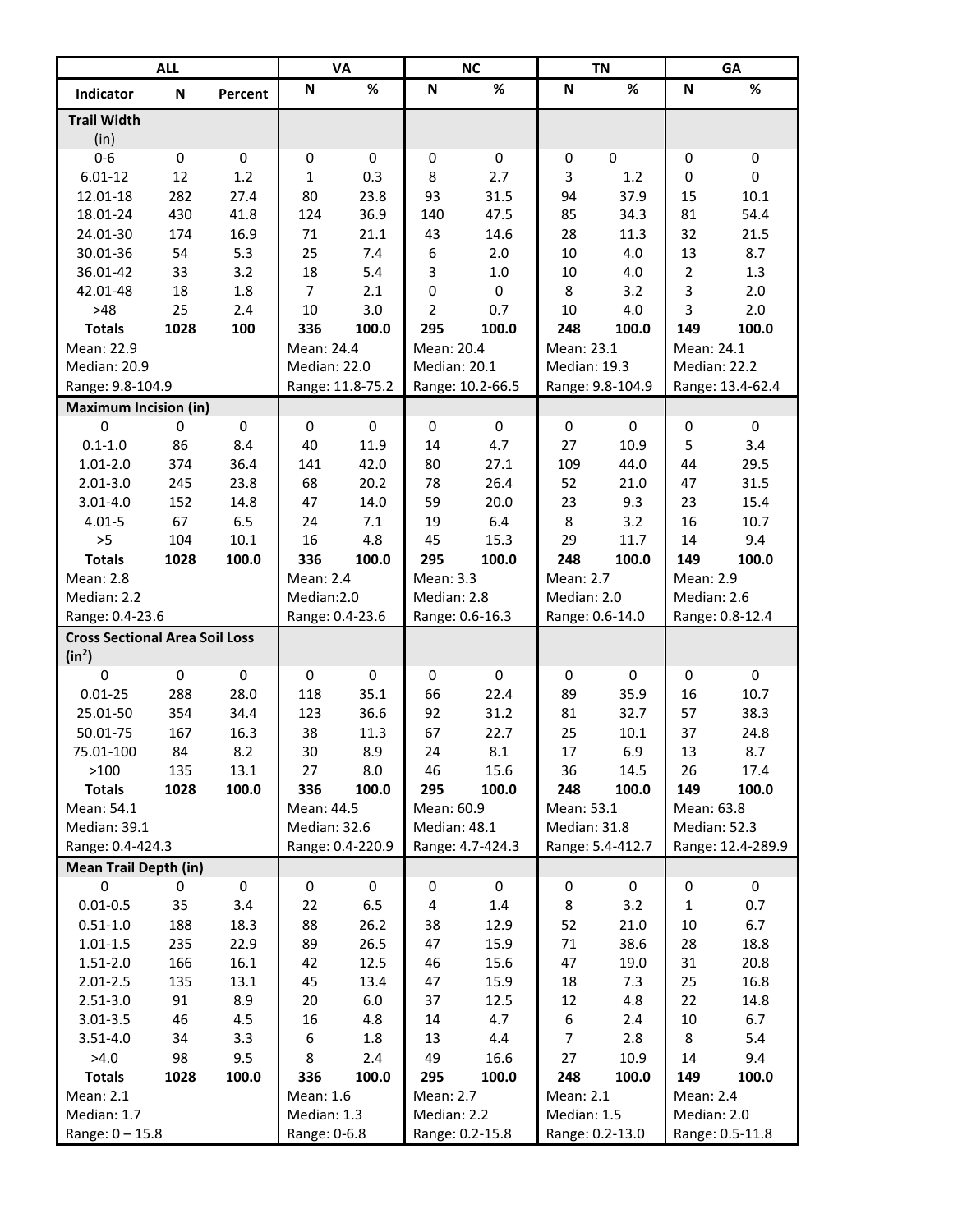|                                                   | <b>RATC</b>    |             | <b>OCVT</b>              |             |                          | <b>PATH</b>      |                          | <b>MRATC</b> |                         | <b>TEHCC</b>     |                   | <b>CMC</b>       |
|---------------------------------------------------|----------------|-------------|--------------------------|-------------|--------------------------|------------------|--------------------------|--------------|-------------------------|------------------|-------------------|------------------|
| Indicator                                         | N              | Perce<br>nt | N                        | %           | N                        | $\%$             | ${\sf N}$                | $\%$         | $\mathsf N$             | $\%$             | ${\sf N}$         | $\%$             |
| <b>Trail Width</b>                                |                |             |                          |             |                          |                  |                          |              |                         |                  |                   |                  |
| (in)                                              |                |             |                          |             |                          |                  |                          |              |                         |                  |                   |                  |
| $0 - 6$                                           | 0              | 0           | $\boldsymbol{0}$         | 0           | 0                        | 0                | 0                        | 0            | 0                       | $\mathbf 0$      | 0                 | $\mathbf 0$      |
| $6.01 - 12$                                       | $\mathbf{1}$   | 0.7         | 0                        | 0           | 0                        | 0                | 0                        | 0            | 9                       | 4.6              | 1                 | 0.7              |
| 12.01-18                                          | 25             | 16.7        | 11                       | 22.0        | 36                       | 87.8             | 8                        | 8.4          | 71                      | 36.6             | 53                | 35.6             |
| 18.01-24                                          | 61             | 40.7        | 30                       | 60.0        | $\overline{2}$           | 4.9              | 31                       | 32.6         | 65                      | 33.5             | 67                | 45.0             |
| 24.01-30                                          | 33             | 22.0        | 7                        | 14.0        | $\mathbf{1}$             | 2.4              | 30                       | 31.6         | 16                      | 8.2              | 22                | 14.8             |
| 30.01-36                                          | 12             | 8.0         | $\mathbf{1}$             | 2.0         | $\mathbf{1}$             | 2.4              | 11                       | 11.6         | $\overline{7}$          | 3.6              | 5                 | 3.4              |
| 36.01-42                                          | 9              | 6.0         | $\mathbf{1}$             | 2.0         | 0                        | 0                | 8                        | 8.4          | 8                       | 4.1              | 1                 | 0.7              |
| 42.01-48                                          | 3              | 2.0         | 0                        | 0           | 0                        | 0                | 4                        | 4.2          | 8                       | 4.1              | 0                 | 0                |
| $>48$                                             | 6              | 4.0         | 0                        | 0           | $\mathbf{1}$             | 2.4              | 3                        | 3.2          | 10                      | 5.2              | 0                 | 0                |
| <b>Totals</b>                                     | 150            | 100.0       | 50                       | 100.0       | 41                       | 100.0            | 95                       | 100.0        | 194                     | 100.0            | 149               | 100.0            |
| Mean: 25.4                                        |                |             | Mean: 20.8               |             | Mean: 16.8               |                  | Mean: 27.8               |              | Mean: 23.1              |                  | Mean: 20.5        |                  |
| Median: 22.7                                      |                |             | Median: 19.9             |             | Median: 14.8             |                  | Median: 25.8             |              | Median: 18.8            |                  | Median: 20.3      |                  |
| Range: 11.8-63.8                                  |                |             | Range: 15.6-37.8         |             |                          | Range: 12.0-65.7 | Range: 15.7-75.2         |              |                         | Range: 9.8-104.9 |                   | Range: 10.8-40.0 |
| <b>Maximum Incision (in)</b>                      |                |             |                          |             |                          |                  |                          |              |                         |                  |                   |                  |
| 0                                                 | 0              | 0           | 0                        | 0           | 0                        | $\mathbf 0$      | 0                        | $\mathbf 0$  | 0                       | $\Omega$         | 0                 | $\mathbf 0$      |
| $0.1 - 1.0$                                       | 22             | 14.7        | 6                        | 12.0        | 10                       | 24.4             | $\overline{2}$           | 2.1          | 30                      | 15.5             | 9                 | 6.0              |
| $1.01 - 2.0$                                      | 62             | 41.3        | 32                       | 64.0        | 23                       | 56.1             | 24                       | 25.3         | 93                      | 48.2             | 67                | 45.0             |
| $2.01 - 3.0$                                      | 27             | 18.0        | 11                       | 22.0        | 5                        | 12.2             | 25                       | 26.3         | 38                      | 19.7             | 51                | 34.2             |
| $3.01 - 4.0$                                      | 18             | 12.0        | $\mathbf 1$              | 2.0         | $\overline{2}$           | 4.9              | 26                       | 27.4         | 17                      | 8.8              | 15                | $10.1\,$         |
| $4.01 - 5$                                        | 16             | 10.7        | 0                        | 0           | 0                        | 0                | 8                        | 8.4          | 6                       | 3.1              | 0                 | 0                |
| >5                                                | 5              | 3.3         | 0                        | $\Omega$    | $\mathbf{1}$             | 2.4              | 10                       | 10.5         | 9                       | 4.7              | 7                 | 4.7              |
| <b>Totals</b>                                     | 150            | 100.0       | 50                       | 100.0       | 41                       | 100.0            | 95                       | 100.0        | 193<br><b>Mean: 2.2</b> | 100.0            | 149               | 100.0            |
| <b>Mean: 2.3</b>                                  |                |             | Mean: 1.7<br>Median: 1.6 |             | Mean: 1.9<br>Median: 1.6 |                  | Mean: 3.3<br>Median: 3.0 |              | Median: 1.8             |                  | <b>Mean: 2.3</b>  |                  |
| Median: 2.0<br>Range: 0.6-7.9                     |                |             | Range: 0.8-3.1           |             |                          | Range: 0.4-11.0  | Range: 0.6-23.6          |              |                         | Range: 0.6-11.2  | Median: 2.0       | Range: 0.6-7.9   |
|                                                   |                |             |                          |             |                          |                  |                          |              |                         |                  |                   |                  |
| <b>Cross Sectional Area Soil Loss</b><br>$(in^2)$ |                |             |                          |             |                          |                  |                          |              |                         |                  |                   |                  |
| 0                                                 | 0              | 0           | 0                        | $\mathbf 0$ | 0                        | 0                | 0                        | 0            | 0                       | 0                | 0                 | 0                |
| $0.01 - 25$                                       | 59             | 39.3        | 21                       | 42.0        | 26                       | 63.4             | 12                       | 12.6         | 92                      | 47.7             | 40                | 26.8             |
| 25.01-50                                          | 58             | 38.7        | 23                       | 46.0        | 12                       | 29.3             | 30                       | 31.6         | 60                      | 31.1             | 70                | 47.0             |
| 50.01-75                                          | 15             | 10.0        | 6                        | 12.0        | $\mathbf{1}$             | 2.4              | 16                       | 16.8         | 12                      | 6.2              | 31                | 20.8             |
| 75.01-100                                         | 9              | 6.0         | 0                        | 0           | 1                        | 2.4              | 20                       | 21.1         | 12                      | $6.2$            | 3                 | 2.0              |
| >100                                              | 9              | 6.0         | 0                        | 0           | 1                        | 2.4              | 17                       | 17.9         | 17                      | 8.8              | 5                 | 3.4              |
| <b>Totals</b><br>Mean: 39.0                       | 150            | 100.0       | 50<br>Mean: 31.7         | 100.0       | 41<br>Mean: 26.0         | 100.0            | 95<br>Mean: 68.1         | 100.0        | 193<br>Mean: 41.6       | 100.0            | 149<br>Mean: 40.4 | 100.0            |
| Median: 30.6                                      |                |             | Median: 28.7             |             | Median: 21.7             |                  | Median: 55.0             |              | Median: 26.0            |                  | Median: 35.7      |                  |
| Range: 0.4-158.9                                  |                |             | Range: 10.1-74.8         |             |                          | Range: 2.3-149.6 | Range: 13.2-220.9        |              |                         | Range: 4.7-368.1 |                   | Range: 5.4-146.1 |
| <b>Mean Trail Depth (in)</b>                      |                |             |                          |             |                          |                  |                          |              |                         |                  |                   |                  |
| 0                                                 | 0              | $\pmb{0}$   | 0                        | 0           | 0                        | $\pmb{0}$        | 0                        | 0            | 0                       | $\pmb{0}$        | 0                 | $\pmb{0}$        |
| $0.01 - 0.5$                                      | 14             | 9.3         | $\overline{2}$           | 4.0         | 4                        | 9.8              | $\overline{2}$           | 2.1          | 10                      | 5.2              | 2                 | 1.3              |
| $0.51 - 1.0$                                      | 49             | 32.7        | 14                       | 28.0        | 11                       | 26.8             | 14                       | 14.7         | 54                      | 28.0             | 20                | 13.4             |
| $1.01 - 1.5$                                      | 46             | 30.7        | 13                       | 26.0        | 15                       | 36.6             | 15                       | 15.8         | 60                      | 31.1             | 45                | 30.2             |
| $1.51 - 2.0$                                      | 12             | 8.0         | 14                       | 28.0        | 6                        | 14.6             | $10\,$                   | 10.5         | 34                      | 17.6             | 42                | 28.2             |
| $2.01 - 2.5$                                      | 16             | 10.7        | 7                        | 14.0        | 3                        | 7.3              | 19                       | 20.0         | 14                      | 7.3              | 22                | 14.8             |
| $2.51 - 3.0$                                      | 3              | 2.0         | $\pmb{0}$                | 0           | $\mathbf 1$              | 2.4              | 16                       | 16.8         | 8                       | 4.1              | 9                 | $6.0\,$          |
| $3.01 - 3.5$                                      | 7              | 4.7         | $\pmb{0}$                | 0           | $\mathbf 1$              | 2.4              | 8                        | 8.4          | 3                       | 1.6              | 3                 | 2.0              |
| $3.51 - 4.0$                                      | $\overline{2}$ | 1.3         | 0                        | 0           | 0                        | 0                | 4                        | 4.2          | 4                       | 2.1              | 0                 | 0                |
| >4.0                                              | $\mathbf{1}$   | 0.7         | 0                        | 0           | 0                        | 0                | $\overline{7}$           | 7.4          | 6                       | 3.1              | 6                 | 4.0              |
| <b>Totals</b>                                     | 150            | 100.0       | 50                       | 100.0       | 41                       | 100.0            | 95                       | 100.0        | 193                     | 100.0            | 149               | 100.0            |
| Mean: 1.3                                         |                |             | Mean: 1.3                |             | Mean: 1.3                |                  | Mean: 2.2                |              | Mean: 1.5               |                  | Mean: 1.8         |                  |
| Median: 1.1                                       |                |             | Median: 1.4              |             | Median: 1.3              |                  | Median: 2.2              |              | Median: 1.3             |                  | Median: 1.6       |                  |
| Range: 0-4.3                                      |                |             | Range: 0.4-2.3           |             | Range: 0.2-3.2           |                  | Range: 0.4-6.8           |              | Range: 0.2-8.3          |                  |                   | Range: 0.4-7.4   |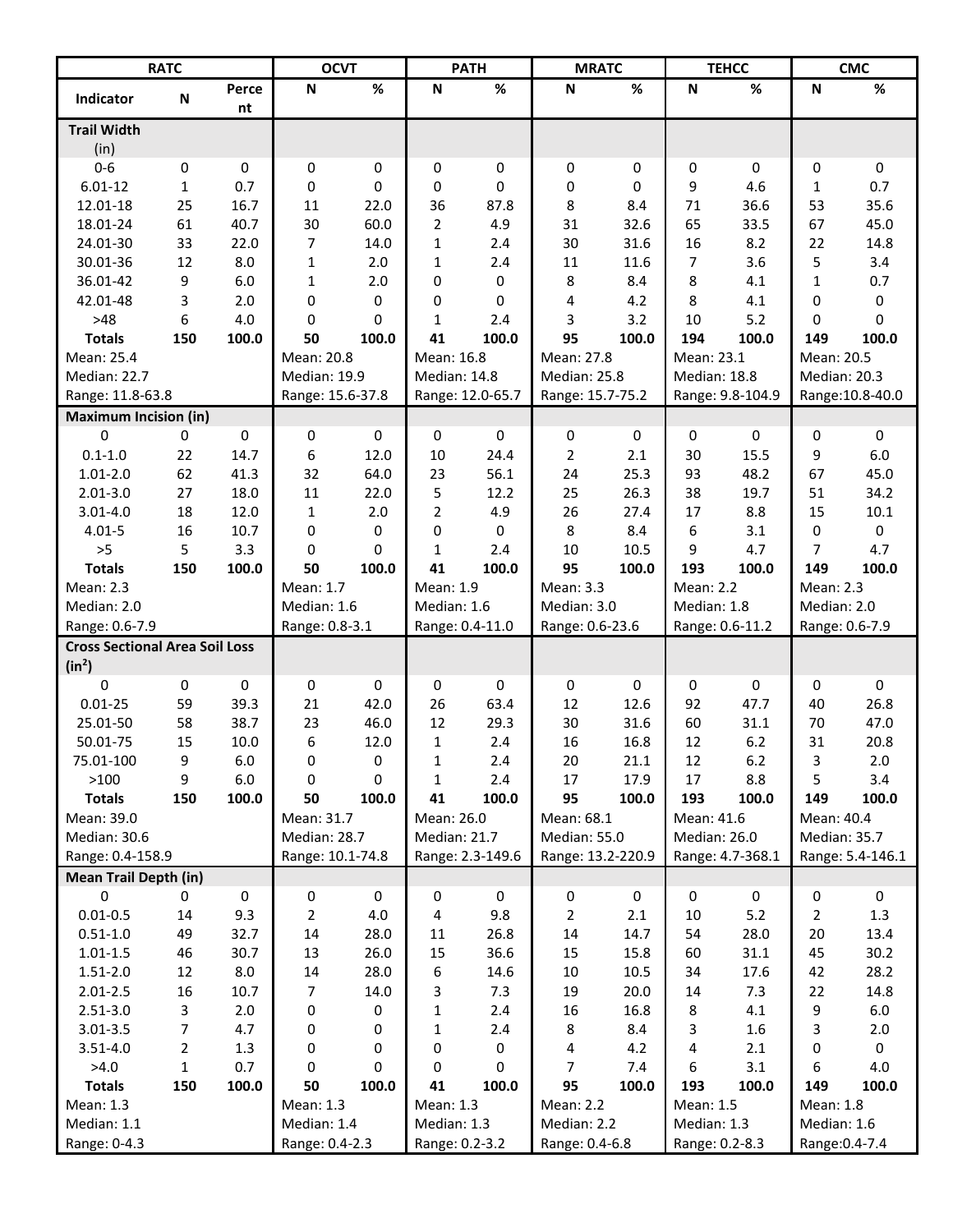|                                                             | <b>SMHC</b>  |         |                 | <b>NHC</b>        |                | <b>GAHC</b>       |
|-------------------------------------------------------------|--------------|---------|-----------------|-------------------|----------------|-------------------|
| <b>Indicator</b>                                            | N            | Percent | N               | %                 | N              | %                 |
| <b>Trail Width</b>                                          |              |         |                 |                   |                |                   |
| (in)                                                        |              |         |                 |                   |                |                   |
| $0 - 6$                                                     | 0            | 0       | 0               | 0                 | 0              | 0                 |
| $6.01 - 12$                                                 | 0            | 0       | $\mathbf{1}$    | 1.0               | 0              | 0                 |
| 12.01-18                                                    | 40           | 40.0    | 23              | 23.0              | 15             | 10.1              |
| 18.01-24                                                    | 36           | 36.0    | 57              | 57.0              | 81             | 54.4              |
| 24.01-30                                                    | 16           | 16.0    | 17              | 17.0              | 32             | 21.5              |
| 30.01-36                                                    | 3            | 3.0     | $\mathbf{1}$    | 1.0               | 13             | 8.7               |
| 36.01-42                                                    | 4            | 4.0     | 0               | 0                 | $\overline{2}$ | 1.3               |
| 42.01-48                                                    | 0            | 0       | 0               | 0                 | 3              | 2.0               |
| >48                                                         | 1            | 1.0     | $\mathbf 1$     | 1.0               | 3              | 2.0               |
| <b>Totals</b>                                               | 100          | 100.0   | 100             | 100.0             | 149            | 100.0             |
| Mean: 20.9                                                  |              |         | Mean: 21.0      |                   | Mean: 24.1     |                   |
| Median: 20.0                                                |              |         | Median: 20.5    |                   | Median: 22.2   |                   |
| Range: 12.4-66.5                                            |              |         |                 | Range: 11.6-52.6  |                | Range: 13.4-62.4  |
| <b>Maximum Incision (in)</b>                                |              |         |                 |                   |                |                   |
| 0                                                           | 0            | 0       | 0               | 0                 | 0              | 0                 |
| $0.1 - 1.0$                                                 | 1            | 1.0     | $\mathbf{1}$    | 1.0               | 5              | 3.4               |
| $1.01 - 2.0$                                                | 6            | 6.0     | 22              | 22.0              | 44             | 29.5              |
| $2.01 - 3.0$                                                | 10           | 10.0    | 31              | 31.0              | 47             | 31.5              |
| $3.01 - 4.0$                                                | 18           | 18.0    | 32              | 32.0              | 23             | 15.4              |
| $4.01 - 5$                                                  | 15           | 15.0    | 6               | 6.0               | 16             | 10.7              |
| >5                                                          | 50           | 50.0    | 8               | 8.0               | 14             | 9.4               |
| <b>Totals</b>                                               | 100          | 100.0   | 100             | 100.0             | 149            | 100.0             |
| Mean: 5.5                                                   |              |         | Mean: 3.1       |                   | Mean: 2.9      |                   |
| Median: 5.0                                                 |              |         | Median: 3.0     |                   | Median: 2.6    |                   |
| Range: 1.0-16.3                                             |              |         | Range: 0.8-11.8 |                   |                | Range: 0.8-12.4   |
| <b>Cross Sectional Area Soil Loss</b><br>(in <sup>2</sup> ) |              |         |                 |                   |                |                   |
| 0                                                           | 0            | 0       | 0               | 0                 | 0              | 0                 |
| $0.01 - 25$                                                 | 5            | 5.0     | 17              | 17.0              | 16             | 10.7              |
| 25.01-50                                                    | 15           | 15.0    | 28              | 28.0              | 57             | 38.3              |
| 50.01-75                                                    | 13           | 13.0    | 36              | 36.0              | 37             | 24.8              |
| 75.01-100                                                   | 17           | 17.0    | 9               | 9.0               | 13             | 8.7               |
| >100                                                        | 50           | 50.0    | 10              | 10.0              | 26             | 17.4              |
| <b>Totals</b>                                               | 100          | 100.0   | 100             | 100.0             | 149            | 100.0             |
| Mean: 112.5                                                 |              |         | Mean: 58.2      |                   | Mean: 63.6     |                   |
| Median: 100.2                                               |              |         | Median: 52.5    |                   | Median: 52.3   |                   |
| Range: 10.9-424.3                                           |              |         |                 | Range: 15.9-227.9 |                | Range: 12.4-289.9 |
| <b>Mean Trail Depth (in)</b>                                |              |         |                 |                   |                |                   |
| 0                                                           | 0            | 0       | 0               | 0                 | 0              | 0                 |
| $0.01 - 0.5$                                                | 0            | 0       | 0               | 0                 | $\mathbf{1}$   | 0.7               |
| $0.51 - 1.0$                                                | $\mathbf{1}$ | $1.0\,$ | 14              | 14.0              | 10             | 6.7               |
| $1.01 - 1.5$                                                | 4            | 4.0     | 9               | 9.0               | 28             | 18.8              |
| $1.51 - 2.0$                                                | 6            | 6.0     | 11              | 11.0              | 31             | 20.8              |
| $2.01 - 2.5$                                                | 9            | 9.0     | 20              | 20.0              | 25             | 16.8              |
| 2.51-3.0                                                    | 8            | 8.0     | 24              | 24.0              | 22             | 14.8              |
| $3.01 - 3.5$                                                | 8            | 8.0     | 6               | 6.0               | 10             | 6.7               |
| $3.51 - 4.0$                                                | 8            | 8.0     | 8               | 8.0               | 8              | 5.4               |
| >4.0                                                        | 56           | 56.0    | 8               | 8.0               | 14             | 9.4               |
| <b>Totals</b>                                               | 100          | 100.0   | 100             | 100.0             | 149            | 100.0             |
| Mean: 4.9                                                   |              |         | Mean: 2.5       |                   | Mean: 2.4      |                   |
| Median: 4.4                                                 |              |         | Median: 2.4     |                   | Median: 2.0    |                   |
| Range: 0.7-15.8                                             |              |         | Range: 0.7-11.5 |                   |                | Range: 0.5-11.8   |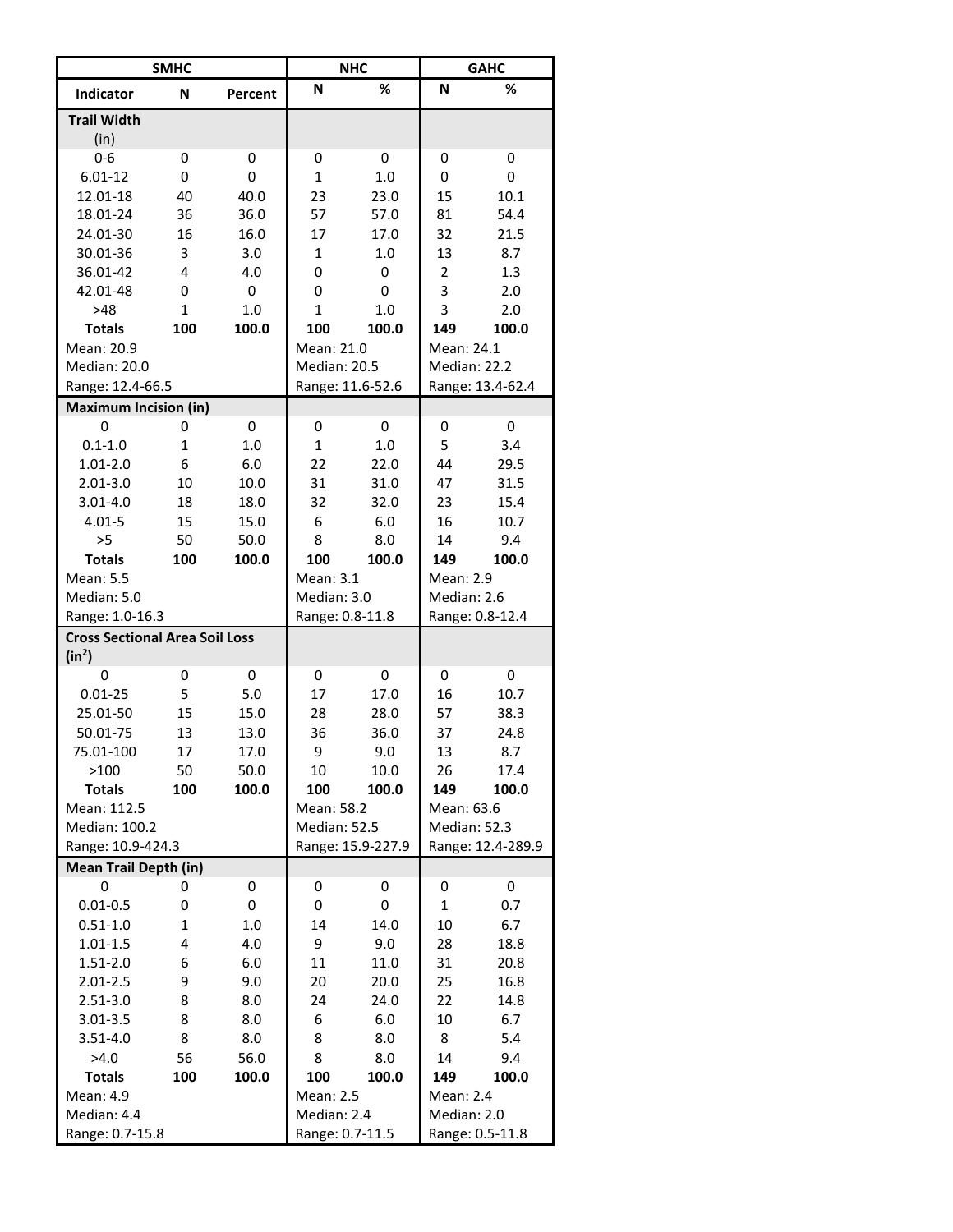Table 1. Number and percent of sample points by impact indicator category. Tread Width: omitted roads, boardwalks and bog bridges. Everything else: omitted roads, boardwalks, bog bridges and rock steps.

|                | <b>ALL</b> |          |                | VA       |             | <b>NC</b> |              | TN       |             | GA       |
|----------------|------------|----------|----------------|----------|-------------|-----------|--------------|----------|-------------|----------|
| Indicator      | N          | Percent  | N              | %        | N           | %         | N            | %        | N           | %        |
| <b>Mud</b> (%) |            |          |                |          |             |           |              |          |             |          |
| $0 - 25$       | 1046       | 99.6     | 347            | 99.1     | 297         | 99.7      | 252          | 100.0    | 150         | 100.0    |
| 25.01-50       | $\Omega$   | $\Omega$ | 0              | $\Omega$ | $\Omega$    | $\Omega$  | $\Omega$     | 0        | 0           | 0        |
| 50.01-75       | 1          | 0.1      | 1              | 0.3      | $\Omega$    | $\Omega$  | $\mathbf{0}$ | $\Omega$ | 0           | $\Omega$ |
| 75.01-100      | 3          | 0.3      | $\overline{2}$ | 0.6      | 1           | 0.3       | $\Omega$     | $\Omega$ | $\Omega$    | $\Omega$ |
| <b>Totals</b>  | 1050       | 100.0    | 350            | 100.0    | 298         | 100.0     | 252          | 100.0    | 150         | 100.0    |
| Mean: 0.3      |            |          | Mean: 0.8      |          | Mean: $0.3$ |           | Mean: 0      |          | Mean: 0     |          |
| Median: 0      |            |          | Median: 0      |          | Median: 0   |           | Median: 0    |          | Median: 0   |          |
| Range: 0-95    |            |          | Range: 0-95    |          | Range: 0-85 |           | Range: 0     |          | Range: 0    |          |
| Roots (%)      |            |          |                |          |             |           |              |          |             |          |
| $0 - 25$       | 1039       | 99.0     | 349            | 99.7     | 292         | 98.0      | 248          | 98.4     | 150         | 100      |
| 25.01-50       | 11         | 1.0      | 1              | 0.3      | 6           | 2.0       | 4            | 1.6      | 0           | 0        |
| 50.01-75       | $\Omega$   | $\Omega$ | 0              | 0        | 0           | 0         | $\Omega$     | 0        | $\Omega$    | $\Omega$ |
| 75.01-100      | $\Omega$   | $\Omega$ | $\Omega$       | 0        | $\Omega$    | $\Omega$  | $\Omega$     | $\Omega$ | $\Omega$    | $\Omega$ |
| <b>Totals</b>  | 1050       | 100.0    | 350            | 100.0    | 298         | 100.0     | 252          | 100.0    | 150         | 100      |
| Mean: 1.4      |            |          | Mean: 0.5      |          | Mean: 2.3   |           | Mean: 1.7    |          | Mean: 1.2   |          |
| Median: 0      |            |          | Median: 0      |          | Median: 0   |           | Median: 0    |          | Median: 0   |          |
| Range: 0-50    |            |          | Range: 0-30    |          | Range: 0-40 |           | Range: 0-50  |          | Range: 0-20 |          |

|                  | <b>RATC</b>  |          |           | <b>OCVT</b> |              | <b>PATH</b> |             | <b>MRATC</b> |             | <b>TEHCC</b> |             | <b>CMC</b>   |
|------------------|--------------|----------|-----------|-------------|--------------|-------------|-------------|--------------|-------------|--------------|-------------|--------------|
| <b>Indicator</b> | N            | Percent  | N         | %           | N            | %           | N           | %            | N           | %            | N           | %            |
| Mud $(\%)$       |              |          |           |             |              |             |             |              |             |              |             |              |
| $0 - 25$         | 148          | 98.7     | 100       | 100         | 49           | 98.0        | 100         | 100          | 200         | 100          | 150         | 100          |
| 25.01-50         | 1            | 0.7      | 0         | 0           | $\Omega$     | 0           | 0           | 0            | 0           | 0            | 0           | 0            |
| 50.01-75         | $\mathbf{1}$ | 0.7      | 0         | 0           | 0            | $\Omega$    | 0           | $\Omega$     | $\Omega$    | $\Omega$     | $\Omega$    | $\Omega$     |
| 75.01-100        | 0            | 0        | 0         | $\Omega$    | 1            | 2.0         | 0           | $\Omega$     | $\Omega$    | $\Omega$     | $\Omega$    | $\mathbf{0}$ |
| <b>Totals</b>    | 150          | 100.0    | 50        | 100.0       | 50           | 100.0       | 100         | 100          | 200         | 100          | 150         | 100          |
| Mean: 1.3        |              |          | Mean: 0   |             | Mean: 1.8    |             | Mean: 0     |              | Mean: 0     |              | Mean: 0     |              |
| Median: 0        |              |          | Median: 0 |             | Median: 0    |             | Median: 0   |              | Median: 0   |              | Median: 0   |              |
| Range: 0-95      |              |          | Range: 0  |             | Range: 0-90  |             | Range: 0    |              | Range: 0    |              | Range: 0    |              |
| Roots (%)        |              |          |           |             |              |             |             |              |             |              |             |              |
| $0 - 25$         | 148          | 100.0    | 50        | 100.0       | 49           | 98.0        | 100         | 100.0        | 200         | 100.0        | 150         | 100.0        |
| 25.01-50         | 0            | 0        | 0         | 0           | $\Omega$     | 0           | 0           | 0            | 0           | 0            | 0           | 0            |
| 50.01-75         | $\mathbf 1$  | $\Omega$ | 0         | 0           | 0            | $\Omega$    | 0           | $\Omega$     | 0           | $\Omega$     | $\Omega$    | 0            |
| 75.01-100        | $\mathbf{1}$ | $\Omega$ | $\Omega$  | $\Omega$    | $\mathbf{1}$ | 2.0         | $\Omega$    | $\Omega$     | $\Omega$    | $\mathbf{0}$ | $\Omega$    | $\mathbf{0}$ |
| <b>Totals</b>    | 150          | 100.0    | 50        | 100.0       | 50           | 100.0       | 100         | 100.0        | 200         | 100.0        | 150         | 100.0        |
| Mean: 0.2        |              |          | Mean: 0   |             | Mean: 0      |             | Mean: 1.5   |              | Mean: 1.7   |              | Mean: 2.3   |              |
| Median: 0        |              |          | Median: 0 |             | Median: 0    |             | Median: 0   |              | Median: 0   |              | Median: 0   |              |
| Range: 0-15      |              |          | Range: 0  |             | Range: 0     |             | Range: 0-30 |              | Range: 0-50 |              | Range: 0-40 |              |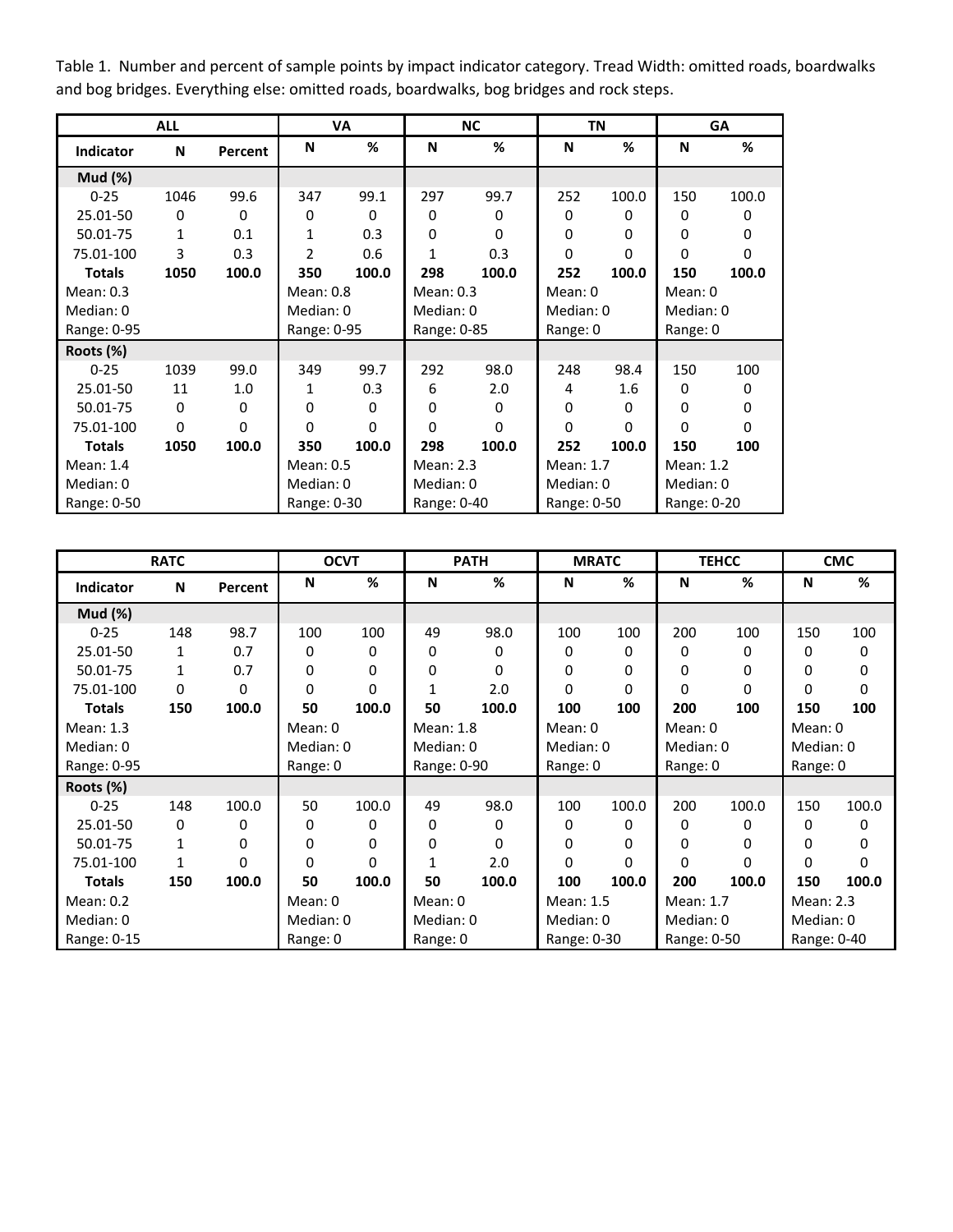|                  | <b>SMHC</b> |          |             | <b>NHC</b> |             | <b>GAHC</b>  |
|------------------|-------------|----------|-------------|------------|-------------|--------------|
| <b>Indicator</b> | N           | Percent  | N           | ℅          | N           | ℅            |
| <b>Mud (%)</b>   |             |          |             |            |             |              |
| $0 - 25$         | 99          | 99.0     | 100         | 100.0      | 150         | 100.0        |
| 25.01-50         | 0           | ŋ        | 0           | 0          | 0           | O            |
| 50.01-75         | 0           | $\Omega$ | 0           | 0          | 0           | 0            |
| 75.01-100        | 1           | 1.0      | O           | 0          | O           | O            |
| <b>Totals</b>    | 100         | 100.0    | 100         | 100.0      | 150         | 100.0        |
| Mean: 0.9        |             |          | Mean: 0     |            | Mean: 0     |              |
| Median: 0        |             |          | Median: 0   |            | Median: 0   |              |
| Range: 0-85      |             |          | Range: 0    |            | Range: 0    |              |
| Roots (%)        |             |          |             |            |             |              |
| $0 - 25$         | 99          | 99.0     | 100         | 100        | 150         | 100.0        |
| 25.01-50         | 0           | 0        | 0           | 0          | 0           | <sup>0</sup> |
| 50.01-75         | O           | $\Omega$ | O           | 0          | 0           | 0            |
| 75.01-100        | 1           | 1.0      | O           | 0          | 0           | 0            |
| <b>Totals</b>    | 100         | 100.0    | 100         | 100.0      | 150         | 100.0        |
| Mean: 1.5        |             |          | Mean: 2.8   |            | Mean: 1.2   |              |
| Median: 0        |             |          | Median: 0   |            | Median: 0   |              |
| Range: 0-30      |             |          | Range: 0-35 |            | Range: 0-20 |              |

| <b>ALL</b>       |                         |         |  |
|------------------|-------------------------|---------|--|
| <b>Indicator</b> | Sample<br><b>Points</b> | Percent |  |
| Soil Texture     |                         |         |  |
| Sandy Clay       | 21                      | 2.0     |  |
| Clay             | 15                      | 1.4     |  |
| Silty Clay       | 48                      | 4.6     |  |
| Sandy Clay Loam  | 87                      | 8.3     |  |
| Clay Loam        | 72                      | 6.9     |  |
| Silty Clay Loam  | 223                     | 21.2    |  |
| Sandy Loam       | 290                     | 27.6    |  |
| Loam             | 23                      | 2.2     |  |
| Silt Loam        | O                       | ŋ       |  |
| Organic Soil     | 239                     | 22.8    |  |
| Other Tread Type | 32                      | 3.0     |  |
| <b>Totals</b>    | 1050                    | 100.00  |  |
|                  |                         |         |  |
|                  |                         |         |  |
|                  |                         |         |  |

| <b>Indicator</b>        | Sample<br><b>Points</b> | Percent |  |
|-------------------------|-------------------------|---------|--|
| <b>Secondary Treads</b> |                         |         |  |
|                         | 1042                    | 99.2    |  |
|                         | 8                       | 0.8     |  |
| $\mathcal{L}$           | O                       | 0       |  |
| ς                       |                         |         |  |
| <b>Totals</b>           | 1050                    | 100     |  |
| Mean: 0.01              |                         |         |  |
| Median: 0               |                         |         |  |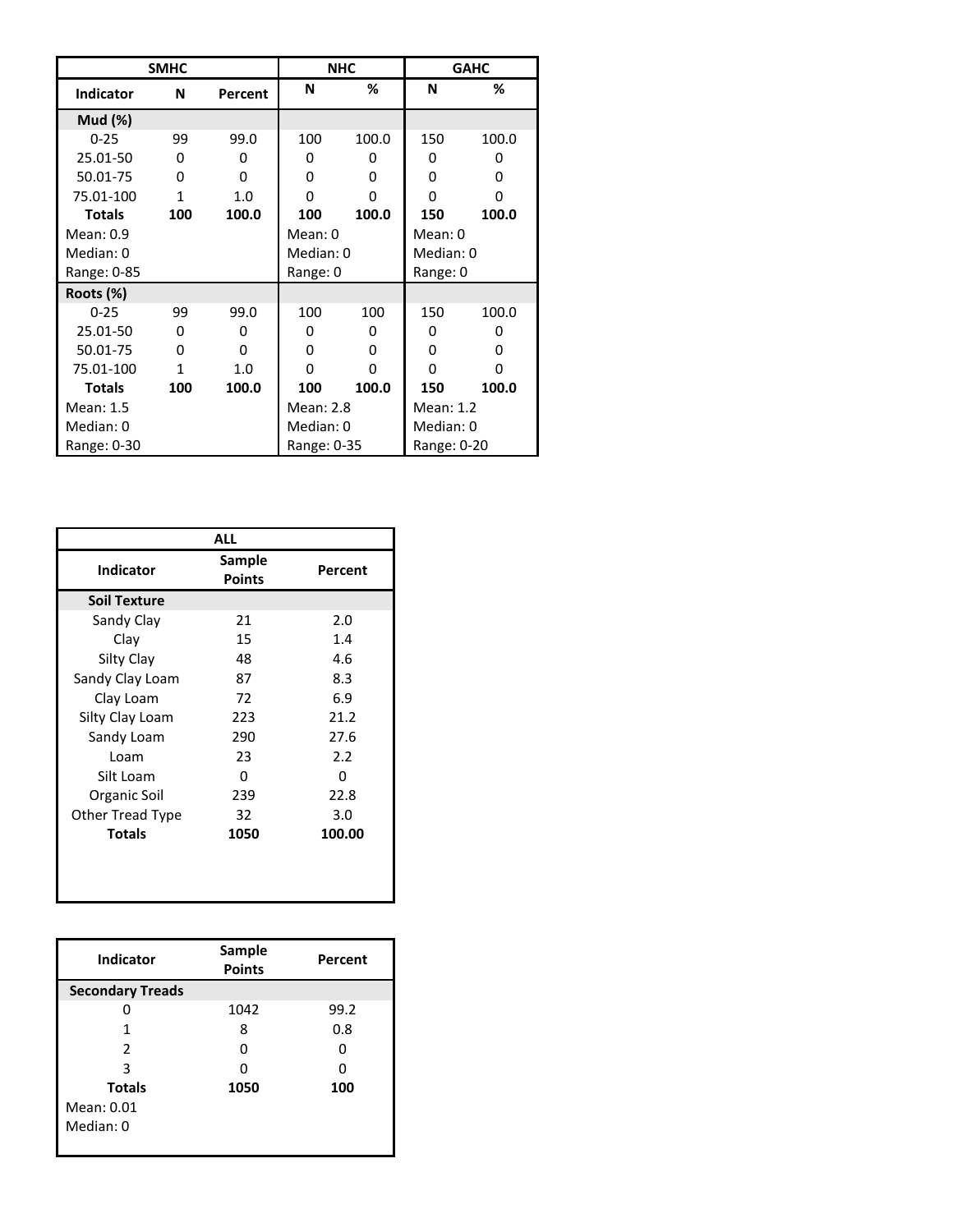| <b>Indicator</b> | Sample<br><b>Points</b> | Percent |
|------------------|-------------------------|---------|
| <b>Rugosity</b>  |                         |         |
| Smooth           | 831                     | 79.1    |
| Intermediate     | 187                     | 17.8    |
| Rough            | 32                      | 3.0     |
| <b>Totals</b>    | 1050                    | 100     |

| <b>Indicator</b>                        | Sample<br><b>Points</b> | Percent |  |
|-----------------------------------------|-------------------------|---------|--|
| <b>Rugosity</b>                         |                         |         |  |
| 0                                       | 0                       | 0       |  |
| $0.01 - 0.25$                           | 264                     | 25.7    |  |
| $0.26 - 0.50$                           | 464                     | 45.1    |  |
| $0.51 - 0.75$                           | 173                     | 16.8    |  |
| $0.76 - 1.0$                            | 54                      | 5.3     |  |
| >1                                      | 73                      | 7.1     |  |
| <b>Totals</b>                           | 1028                    | 100.0   |  |
| Mean: 0.46                              |                         |         |  |
| Median: 0.36                            |                         |         |  |
| Range: 0.07-6.87                        |                         |         |  |
| Indicator                               | Sample                  | Percent |  |
|                                         | <b>Points</b>           |         |  |
| Historic Erosion: Maximum Incision (in) |                         |         |  |
| 0                                       | 0                       | 0       |  |
| $0.1 - 1.0$                             | 0                       | 0       |  |
| $1.01 - 2.0$                            | $\mathbf{1}$            | 0.8     |  |
| $2.01 - 3.0$                            | 10                      | 8.1     |  |
| $3.01 - 4.0$                            | 13                      | 10.6    |  |
| $4.01 - 5$                              | 16                      | 13.0    |  |
| $5.01 - 6$                              | 13                      | 10.6    |  |
| $6.01 - 12$                             | 48                      | 39.0    |  |
| 12.01-24                                | 22                      | 17.9    |  |
| >24                                     | $\Omega$                | 0       |  |
| <b>Totals</b>                           | 123                     | 100     |  |
| Mean = $7.45$                           |                         |         |  |
| Median = $6.50$                         |                         |         |  |
| Range = 1.97-16.34                      |                         |         |  |

*Table 2. Maximum incision in inches including historic erosion. Roads, boardwalks, bog bridges, and rock steps have been omitted.*

| Indicator          | Sample<br><b>Points</b> | Percent |
|--------------------|-------------------------|---------|
| <b>Slope Ratio</b> |                         |         |
| $0 - 0.25$         | 399                     | 38.0    |
| $0.26 - 0.5$       | 288                     | 27.4    |
| $0.51 - 0.75$      | 167                     | 15.9    |
| $0.76 - 1.0$       | 196                     | 18.7    |
| <b>Totals</b>      | 1050                    | 100.0   |
| Mean: 0.44         |                         |         |
| Median: 0.36       |                         |         |
| Range: 0-1.0       |                         |         |

*Table 3. Slope Ratio, the absolute value of trail grade/landform grade.*